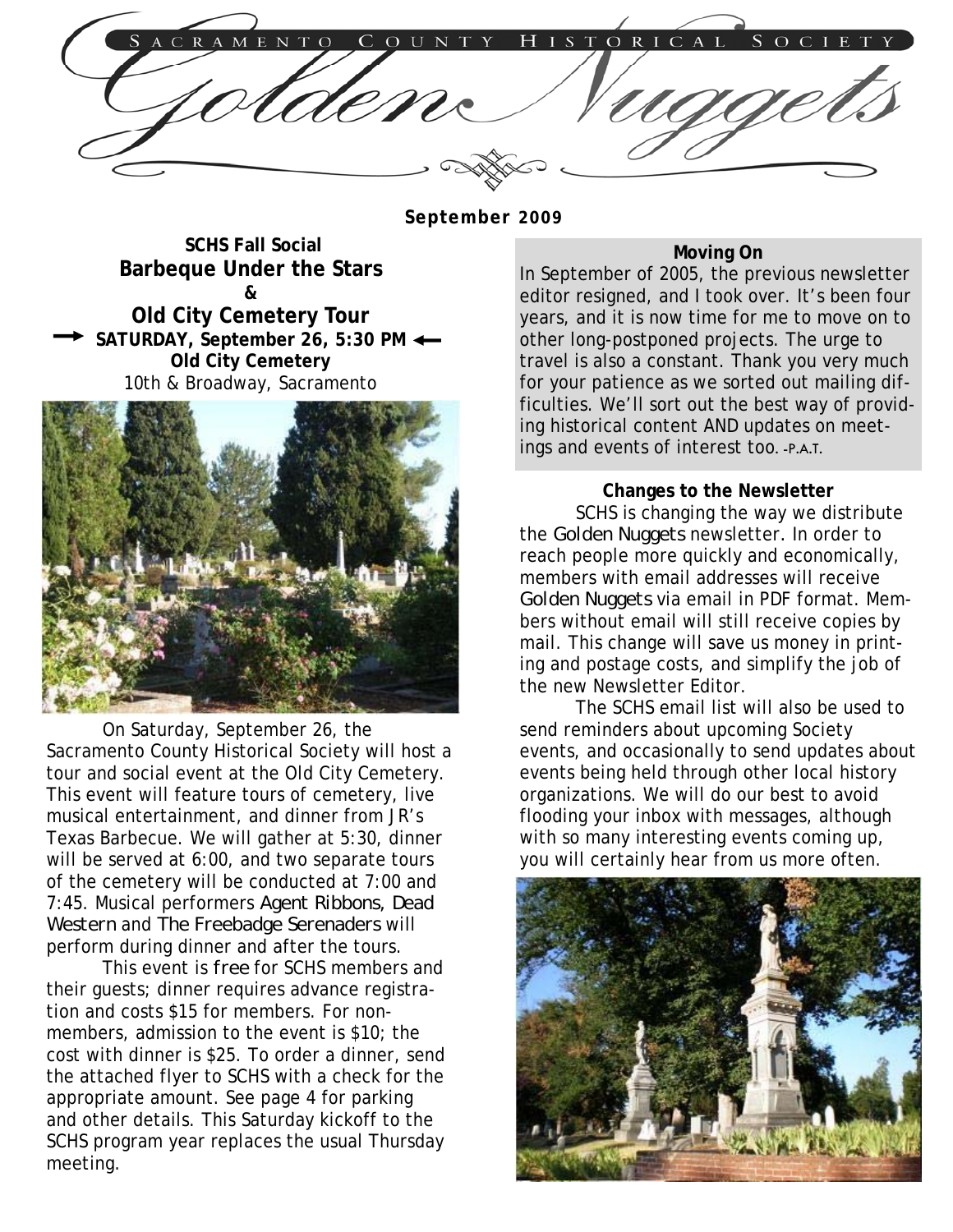### **The Future of SCHS** By William Burg SCHS President

 When I took on the Presidency of SCHS in January, I did not know much about this organization. In the intervening months, I have learned a lot about the history of SCHS, and am incredibly impressed with the legacy of events, publications and contributions to the community made by this organization. In order to continue this legacy, we must find new ways to attract new members, promote our events, and work with other local history groups for our mutual benefit.

 Part of attracting new members means ensuring that you, the current members, feel that SCHS membership is valuable and worth the money. Thus, we plan to offer tours and events that are free or discounted for SCHS members, and continue offering publications like the *SCHS Journal* as they can be produced.

 Since the founding of SCHS in 1953, the Sacramento region has grown by leaps and bounds. Sacramento has grown into a metropolitan center, the small towns of Sacramento County have grown into their own cities, and farmland has given way to tract homes. Many new residents of the region are curious about local history, but have little access to this information. Outside the region, people are becoming curious about our region, and want to learn about our history and visit our historic sites. Our mission is to meet that need.

 By working with other local history organizations, we can reach a wider audience and promote greater knowledge through education and tourism. To that end, we will work towards a closer relationship with the Center for Sacramento History (formerly SAMCC), California State Parks and other local history organizations. Our members have always had close connections with city, county and state agencies involved with history and historic sites, so this partnership is a natural extension of our efforts.

 The first cooperative venture of this new partnership will be *a regular tour of Old Sacramento's underground sidewalks*, in conjunction with California State Parks, the Historic Old Sacramento Foundation and the

Sacramento History Museum. In 2007, SCHS members got a sneak peek under Sacramento's sidewalks. Once the tours are underway, members will again have an opportunity to see firsthand the engineering project that saved Sacramento from floods. A narrated tour video will allow those unable to visit the sites due to physical disabilities to share the experience. For those interested in participating, this tour will need docents, guides, researchers and other volunteers. Details are forthcoming.

 All of these efforts require one resource which you, our membership, can help provide: volunteers. As an all-volunteer organization, we depend on member participation to put on events, create publications and host tours, and now put out the call for your help. Volunteering is fun, educational and helps us carry out our mission of sharing with the community the heritage of Sacramento County. If you can help out, contact us directly at (916)443-6265 or [info@sachistoricalsociety.org](mailto:info@sachistoricalsociety.org).

#### **Volunteer Positions: We Need You! Newsletter Editor**

The newsletter editor's job is to create the *Golden Nuggets* newsletter, and coordinate newsletter delivery via email and the post office with membership chair. Currently *Golden Nuggets* is created using Microsoft Publisher 2003 software, so the new editor should have access to, and familiarity with, MS Publisher or other desktop publishing software.

#### **Volunteer Coordinator**

In order to connect volunteers with jobs, one person is needed to maintain a list of members interested in volunteering for special events or one-time duties. The volunteer coordinator will keep a list of members interested in participating in SCHS events, will receive instructions from the Board when volunteers are needed, call volunteers from the list, and report to the Board which volunteers will be present to help with an event.

# **Event Volunteer**

Event volunteers help set up, clean up and coordinate individual SCHS events, including regular meetings, special events, tours and SCHS membership tables at community events. If you want to help but don't have enough time to be a regular volunteer or a board member, being an event volunteer is a great way to help!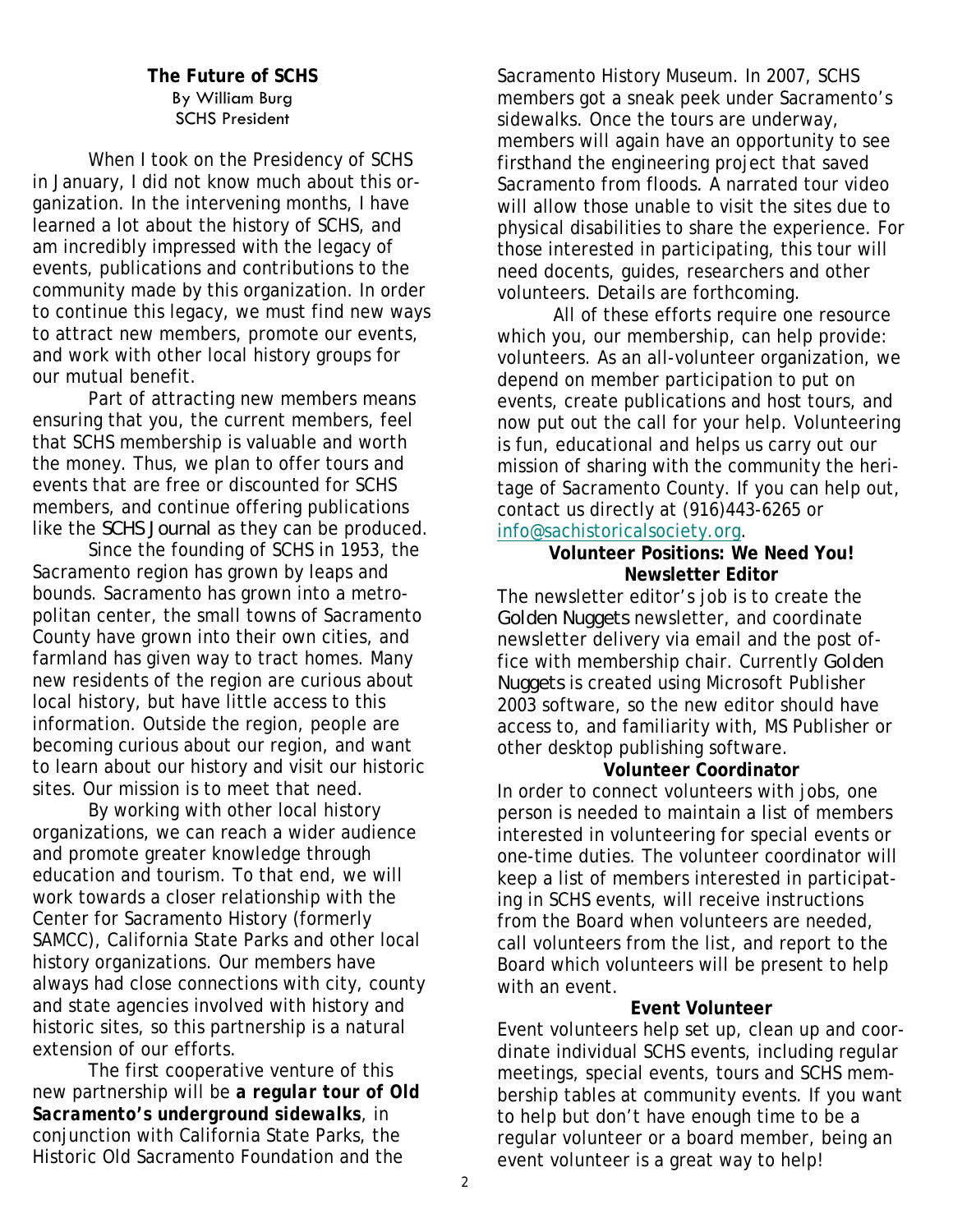### **Horatio Heroes By Dan Winkelman**

A Folsom Powerhouse docent, I spent some time staffing a booth during the Folsom Lake Crossing Bridge opening ceremony. Just downstream from the bridge is a wondrous granite block structure, but few folks knew what it was or what purpose it had. We docents have a story to tell, for the public has an opportunity to view the old dam that the Livermores built in the 1870s and 1880s. The dam diverted water into a canal that ran two miles downstream and into the penstocks of the Folsom Powerhouse.

Horatio Gates Livermore (named for Horatio Gates, an American Revolution hero) left Maine and came to California by wagon in 1850. He settled in Georgetown and bought timberland above the south fork of the American River. In 1853 he and Amos Catlin formed the Natoma Water and Mining Company. They built the first dam on the river at Salmon Falls.

In 1854 Horatio G. Livermore was elected to the State Senate, and his wife Elizabeth and sons, Horatio Putnam and Charles, joined him in California. By 1862 the Livermores bought out Amos Catlin and acquired the Natoma Water and Mining Company along with 9,000 acres that was part of the Leidesdorff Mexican grant. The family dream of making Folsom an industrial city could be achieved if a dam could be constructed two miles upstream of town to move timber down its canal. The elevated water could power a sawmill.

Work on this early Folsom dam began in 1866. Delays frustrated the Livermores for years and Horatio G. died in 1879, but his sons carried on the work. After long negotiations, the Natoma Company exchanged 484 acres of land near the dam for a prison site. The company received prison labor for use in dam construction that was finally completed in 1893, some 27 years after work had begun. A fish ladder around the dam let salmon spawn upstream.

Horatio P. Livermore began to see that hydroelectric power would replace steam engine generated electricity. General Electric partnered with the Livermores to form the Sacramento<br>
Original Folsom Dam, circa 1903 Folsom History Museum

Electric Power and Light Company. The company completion of the Folsom Powerhouse in 1895 created the capability of generating three megawatts of power for transmission to Sacramento. It was a marvel that changed the world. Sacramento could then power street cars, factory electric motors, and street lights.

In 1952 the construction of the new Folsom Dam was in full swing. Every day at noon a whistle would blow and dynamite would blast in the American River Canyon between the dam construction site and Rainbow Bridge. The blasting allowed water to flow swiftly away from the new dam's hydroelectric turbines. One day a great explosion was heard and the old Livermore Dam was no more.

Many times I have paddled up to the cable along the Folsom Prison boundary and wished I could continue on up to the remains of the old Livermore Dam. Now we can view the dam from the new Folsom Lake Crossing, but not by canoe. We just need to bicycle from the north side of the bridge and stop to view the old dam.

Horatio P. Livermore's daughter-in-law Caroline formed the Angel Island Foundation, a group of citizens who in 1954 worked to have the island transferred to the State Park System. The summit of Angel Island was renamed Mount Livermore in her honor. Now that you know about the Livermores, head up Riley Street and stop by Livermore Park when you can. One of Caroline's five sons is named Horatio Putnam Livermore, a leader in Bay Area civic causes. The line of Horatio heroes continues to this day. Canoer, cyclist, and Folsom Powerhouse historian, Dan Winkelman currently serves as SCHS Treasurer. –Editor